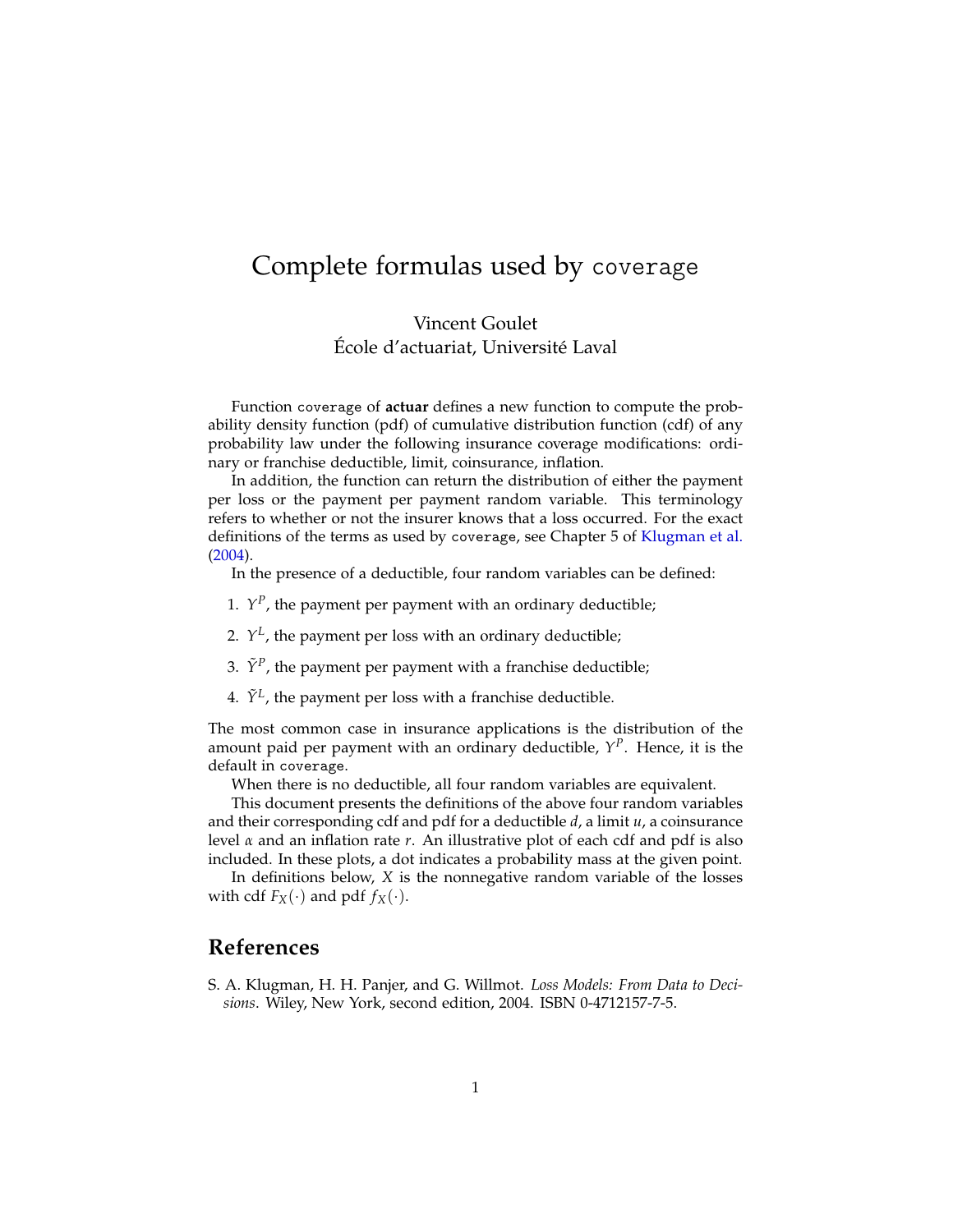## **1 Payment per payment, ordinary deductible**

$$
Y^{P} = \begin{cases} \alpha((1+r)X-d), & \frac{d}{1+r} \leq X < \frac{u}{1+r} \\ \alpha(u-d), & X \geq \frac{u}{1+r} \end{cases}
$$
  
\n
$$
F_{Y^{P}}(y) = \begin{cases} 0, & y = 0 \\ \frac{F_{X}\left(\frac{y+\alpha d}{\alpha(1+r)}\right) - F_{X}\left(\frac{d}{1+r}\right)}{1-F_{X}\left(\frac{d}{1+r}\right)}, & 0 < y < \alpha(u-d) \\ 1, & y \geq \alpha(u-d) \end{cases}
$$
  
\n
$$
f_{Y^{P}}(y) = \begin{cases} 0, & y = 0 \\ \left(\frac{1}{\alpha(1+r)}\right) \frac{f_{X}\left(\frac{y+\alpha d}{\alpha(1+r)}\right)}{1-F_{X}\left(\frac{d}{1+r}\right)}, & 0 < y < \alpha(u-d) \end{cases}
$$
  
\n
$$
\frac{1-F_{X}\left(\frac{u}{1+r}\right)}{1-F_{X}\left(\frac{d}{1+r}\right)}, & y = \alpha(u-d) \end{cases}
$$

## **2 Payment per loss, ordinary deductible**

$$
Y^{L} = \begin{cases} 0, & X < \frac{d}{1+r} \\ \alpha((1+r)X-d), & \frac{d}{1+r} \leq X < \frac{u}{1+r} \\ \alpha(u-d), & X \geq \frac{u}{1+r} \end{cases}
$$
\n
$$
F_{Y^{L}}(y) = \begin{cases} F_{X}\left(\frac{d}{1+r}\right), & y = 0 \\ F_{X}\left(\frac{y+\alpha d}{\alpha(1+r)}\right), & 0 < y < \alpha(u-d) \\ 1, & y \geq \alpha(u-d) \end{cases}
$$
\n
$$
f_{Y^{L}}(y) = \begin{cases} F_{X}\left(\frac{d}{1+r}\right), & y = 0 \\ \frac{1}{\alpha(1+r)} f_{X}\left(\frac{y+\alpha d}{\alpha(1+r)}\right), & 0 < y < \alpha(u-d) \\ 1 - F_{X}\left(\frac{u}{1+r}\right), & y = \alpha(u-d) \end{cases}
$$

0 u − d

 $\int$ ,  $y = \alpha(u - d)$ 

 $1-F_X\left(\frac{u}{1+v}\right)$ 

 $1 + r$